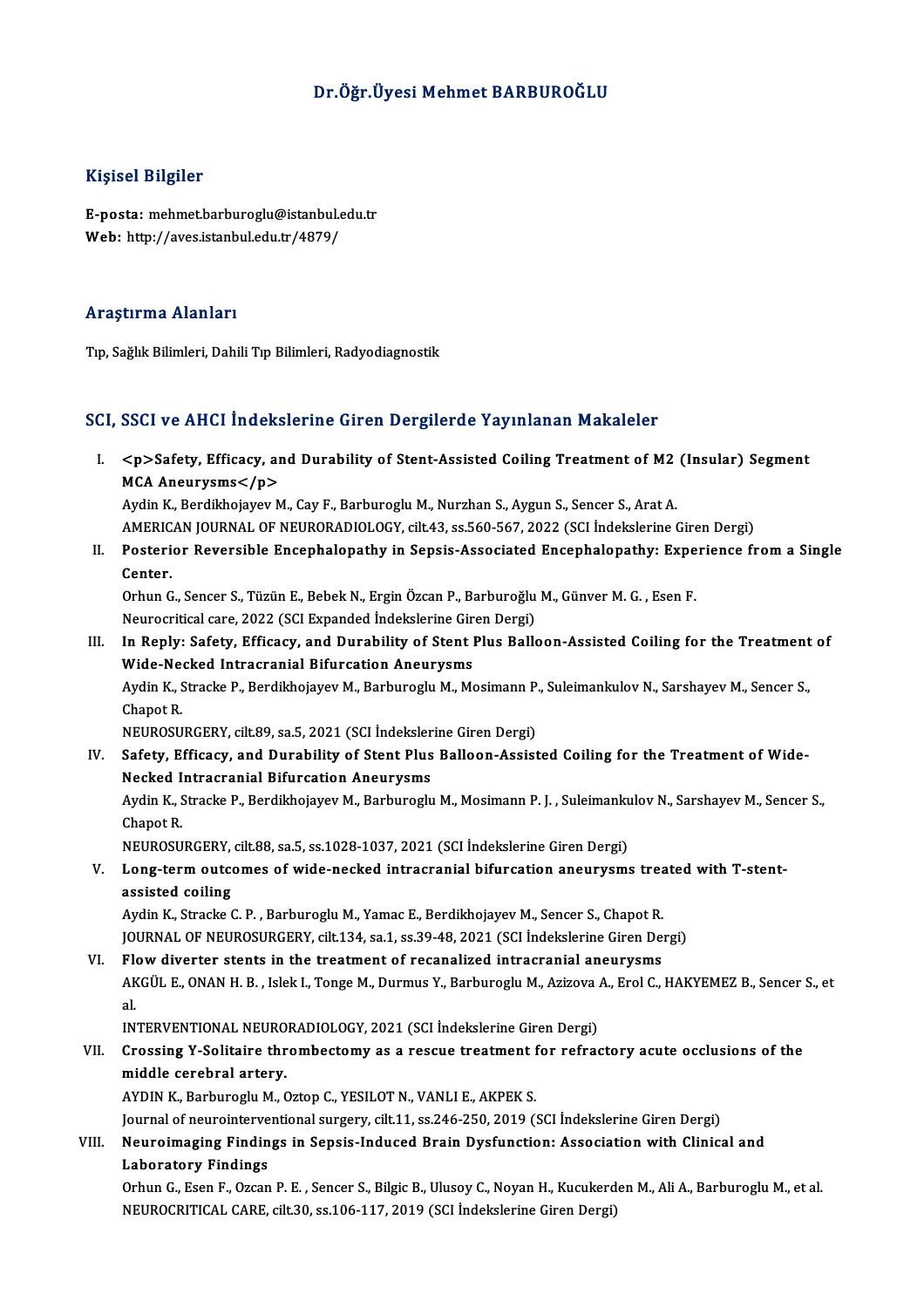IX. Brain Volume Changes in Patients with Acute Brain Dysfunction Due to Sepsis<br>Orbun G. TÜZÜN E. Bilgie B. Engin Özgan B. Sangar S. Barbungğlu M. Egan E. Brain Volume Changes in Patients with Acute Brain Dysfunction Due<br>Orhun G., TÜZÜN E., Bilgiç B., Ergin Özcan P., Sencer S., Barburoğlu M., Esen F.<br>Naunasvitisel Care 2019 (SCI İndekslerine Ciren Dargi) Brain Volume Changes in Patients with Acute Bra<br>Orhun G., TÜZÜN E., Bilgiç B., Ergin Özcan P., Sencer S., B.<br>Neurocritical Care, 2019 (SCI İndekslerine Giren Dergi)<br>Initial and Lang Term Quteames of Campley Bifus Orhun G., TÜZÜN E., Bilgiç B., Ergin Özcan P., Sencer S., Barburoğlu M., Esen F.<br>Neurocritical Care, 2019 (SCI İndekslerine Giren Dergi)<br>X. Initial and Long-Term Outcomes of Complex Bifurcation Aneurysms Treated by Y-Stent Neurocritical Care, 2019 (SCI İndekslerine Giren Dergi)<br>Initial and Long-Term Outcomes of Complex Bifu:<br>Coiling with Low-Profile Braided Stents.<br>AYDIN K., MEN S., Barburoglu M., SENCER S., AKPEK S. Initial and Long-Term Outcomes of Complex Bift<br>Coiling with Low-Profile Braided Stents.<br>AYDIN K., MEN S., Barburoglu M., SENCER S., AKPEK S.<br>AINP American journal of nouroradialogy cilt 29 cc 2 Coiling with Low-Profile Braided Stents.<br>AYDIN K., MEN S., Barburoglu M., SENCER S., AKPEK S.<br>AJNR. American journal of neuroradiology, cilt.39, ss.2284-2290, 2018 (SCI İndekslerine Giren Dergi)<br>Midterm results of T. stant XI. Midterm results of T-stent-assisted coiling of wide-necked and complex intracranial bifurcation<br>aneurysms using low-profile stents. AJNR. American journal of neuroradiolog<br>Midterm results of T-stent-assisted<br>aneurysms using low-profile stents.<br>Aydin K. Songer S. Barburogly M. BEBD Aydin K., Sencer S., Barburoglu M., BERDIKHOJAYEV M., Aras Y., Sencer A., Izgi N. aneurysms using low-profile stents.<br>Aydin K., Sencer S., Barburoglu M., BERDIKHOJAYEV M., Aras Y., Sencer A., Izgi N.<br>Journal of neurosurgery, cilt.127, sa.6, ss.1288-1296, 2017 (SCI Expanded İndekslerine Giren Dergi)<br>Flow XII. Flow Diversion with Low-Profile Braided Stents for the Treatment of Very Small or Uncoilable<br>Intracranial Aneurysms at or Distal to the Circle of Willis. Journal of neurosurgery, cilt.127, sa.6, ss.1288-1296, 2017 (SCI Expression with Low-Profile Braided Stents for the Trentar Intracranial Aneurysms at or Distal to the Circle of Willis.<br>ANDIN K. Barburgaly M. SENGER & BERDI AYDIN K., Barburoglu M., SENCER S., BERDIKHOJAYEV M., COSKUN B., AKPEK S. Intracranial Aneurysms at or Distal to the Circle of Willis.<br>AYDIN K., Barburoglu M., SENCER S., BERDIKHOJAYEV M., COSKUN B., AKPEK S.<br>AJNR. American journal of neuroradiology, cilt.38, ss.2131-2137, 2017 (SCI İndekslerine XIII. Clinical Course of Non-Traumatic Non-Aneurysmal Subarachnoid Hemorrhage: A Single Institution<br>Experience over 10 Years and Review of the Contemporary Literature. AJNR. American journal of neuroradiology, cilt.38, ss.2131-2137, 2017 (SCI İndel<br>Clinical Course of Non-Traumatic Non-Aneurysmal Subarachnoid Hemo<br>Experience over 10 Years and Review of the Contemporary Literature.<br>AKCAKAY Clinical Course of Non-Traumatic Non-Aneurysmal Subarachnoid Hemorrhage: A Single Institutic<br>Experience over 10 Years and Review of the Contemporary Literature.<br>AKCAKAYA M. O. , Aydoseli A., Aras Y., Sabanci P. A. , BARBUR Experience<br>AKCAKAYA M<br>KIRIS T., et al.<br>Turkish neurs AKCAKAYA M. O. , Aydoseli A., Aras Y., Sabanci P. A. , BARBUROGLU M., ALKIR G., Sencer A., Sen<br>KIRIS T., et al.<br>Turkish neurosurgery, cilt.27, sa.5, ss.732-742, 2017 (SCI Expanded İndekslerine Giren Dergi)<br>Flow Diverters i KIRIS T., et al.<br>Turkish neurosurgery, cilt.27, sa.5, ss.732-742, 2017 (SCI Expanded Indekslerine<br>XIV. Flow Diverters in the Treatment of Pediatric Cerebrovascular Diseases.<br>Barburoglu M., ARAT A. Turkish neurosurgery, cilt.27, sa.5, ss.732-742, 2017 (SCI Expanded İndekslerine Giren Dergi) Flow Diverters in the Treatment of Pediatric Cerebrovascular Diseases.<br>Barburoglu M., ARAT A.<br>AJNR. American journal of neuroradiology, cilt.38, ss.113-118, 2017 (SCI İndekslerine Giren Dergi)<br>Beseve Betrievel of a Eully D Barburoglu M., ARAT A.<br>AJNR. American journal of neuroradiology, cilt.38, ss.113-118, 2017 (SCI İndekslerine Giren Dergi)<br>XV. Rescue Retrieval of a Fully Deployed Low-Profile Intracranial Stent After Acute Occlusion.<br>Re AJNR. American journal c<br>Rescue Retrieval of a<br>Barburoglu M., AYDIN K.<br>World nourogurgery, cilt Rescue Retrieval of a Fully Deployed Low-Profile Intracranial Stent After Acute Occlusion.<br>Barburoglu M., AYDIN K.<br>World neurosurgery, cilt.85, ss.349-52, 2016 (SCI İndekslerine Giren Dergi) Barburoglu M., AYDIN K.<br>World neurosurgery, cilt.85, ss.349-52, 2016 (SCI İndekslerine Giren Dergi)<br>XVI. Stent-Assisted Coiling of Wide-Neck Intracranial Aneurysms Using Low-Profile LEO Baby Stents:<br>Initial and Midterm Bes World neurosurgery, cilt.85, ss.<br>Stent-Assisted Coiling of Wi<br>Initial and Midterm Results Stent-Assisted Coiling of Wide-Neck Intracra<br>Initial and Midterm Results<br>Aydin K., Arat A., Sencer S., Barburoglu M., Men S.<br>AMERICAN JOURNAL OF NEURORADIOLOCY silt 3 Initial and Midterm Results<br>Aydin K., Arat A., Sencer S., Barburoglu M., Men S.<br>AMERICAN JOURNAL OF NEURORADIOLOGY, cilt.36, sa.10, ss.1934-1941, 2015 (SCI İndekslerine Giren Dergi)<br>Sungical Treatment of Localined Discesti Aydin K., Arat A., Sencer S., Barburoglu M., Men S.<br>AMERICAN JOURNAL OF NEURORADIOLOGY, cilt.36, sa.10, ss.1934-1941, 2015 (SCI<br>XVII. Surgical Treatment of Localized Dissection of the Internal Carotid Artery<br>Q7TAS D.M., UC AMERICAN JOURNAL OF NEURORADIOLOGY, cilt.36, sa.10, ss.1934-1941, 2015 (SCI İndeksleri<br>Surgical Treatment of Localized Dissection of the Internal Carotid Artery<br>OZTAS D. M., UGURLUCAN M., SAYIN O., Barburoglu M., SENCER S. Surgical Treatment of Localized Dissection of the Internal Carotid Artery<br>OZTAS D. M. , UGURLUCAN M., SAYIN O., Barburoglu M., SENCER S., ALPAGUT U., DA<br>ANNALS OF VASCULAR SURGERY, cilt.29, sa.5, 2015 (SCI İndekslerine Gir ANNALS OF VASCULAR SURGERY, cilt.29, sa.5, 2015 (SCI Indekslerine Giren Dergi)<br>XVIII. Ascending aortobifemoral bypass surgery simultaneously with coronary revascularization ANNALS OF VASCULAR SURGERY, cilt.29, sa.5, 2015 (SCI İndekslerine Giren Dergi)<br>Ascending aortobifemoral bypass surgery simultaneously with coronary revascularization<br>Oztas D. M. , Ugurlucan M., Sayin O. A. , Barburoglu M., Ascending aortobifemoral bypass surgery simultaneously with coronary revascularization<br>Oztas D. M. , Ugurlucan M., Sayin O. A. , Barburoglu M., Alishev N., Goksel O. S. , Basaran M., Alpagut U., Dayiogl<br>TURK GOGUS KALP DAM Oztas D. M. , Ugurlucan M., Sayin O. A. , Barburoglu M., Alishev N., Goksel<br>TURK GOGUS KALP DAMAR CERRAHISI DERGISI-TURKISH JOURNAL OF<br>SURGERY, cilt.23, sa.2, ss.366-370, 2015 (SCI İndekslerine Giren Dergi)<br>H. 1. magnatis TURK GOGUS KALP DAMAR CERRAHISI DERGISI-TURKISH JOURNAL OF THORACIC AND CARDIOVASCULAR<br>SURGERY, cilt.23, sa.2, ss.366-370, 2015 (SCI Indekslerine Giren Dergi)<br>XIX. H-1-magnetic resonance spectroscopy in obsessive-compulsiv SURGERY, cilt.23, sa.2, ss.366-370, 2015 (SCI Inc<br>H-1-magnetic resonance spectroscopy in c<br>sertraline treatment on brain metabolites<br>Tukel B. Aydin K. Extekin E. Ozvildirim S. S., Ba H-1-magnetic resonance spectroscopy in obsessive-c<br>sertraline treatment on brain metabolites<br>Tukel R., Aydin K., Ertekin E., Ozyildirim S. S. , Barburoglu M.<br>FUROPEAN ARCHIVES OF PSYCHIATRY AND CLINICAL NEU sertraline treatment on brain metabolites<br>Tukel R., Aydin K., Ertekin E., Ozyildirim S. S. , Barburoglu M.<br>EUROPEAN ARCHIVES OF PSYCHIATRY AND CLINICAL NEUROSCIENCE, cilt.265, sa.3, ss.219-226, 2015 (SCI Tukel R., Aydin K., Ertekin<br>EUROPEAN ARCHIVES OF<br>İndekslerine Giren Dergi)<br>Treatment of runtured EUROPEAN ARCHIVES OF PSYCHIATRY AND CLINICAL NEUROSCIENCE, cilt.265, sa.3, ss.219-22<br>indekslerine Giren Dergi)<br>XX. Treatment of ruptured blood blister-like aneurysms with flow diverter SILK stents.<br>Avdin K, Arst A, Senser İndekslerine Giren Dergi)<br>Treatment of ruptured blood blister-like aneurysms with flow diverter SILK stents.<br>Aydin K., Arat A., Sencer S., Hakyemez B., Barburoglu M., Sencer A., Izgi N. Treatment of ruptured blood blister-like aneurysms with flow diverter SILK stents.<br>Aydin K., Arat A., Sencer S., Hakyemez B., Barburoglu M., Sencer A., Izgi N.<br>Journal of neurointerventional surgery, cilt.7, sa.3, ss.202-9 XXI. Dual Stenting Using Low-Profile LEO Baby Stents for the Endovascular Management of Challenging<br>Intracranial Aneurysms **Journal of neurointerventic<br>Dual Stenting Using Low<br>Intracranial Aneurysms** Dual Stenting Using Low-Profile LEO Baby Stents for the Endovascular Management of Challen<br>Intracranial Aneurysms<br>AKMANGIT I., Aydin K., Sencer S., Topcuoglu O. M. , Topcuoglu E. D. , DAGLIOGLU E., Barburoglu M., ARAT A.<br>A I<mark>ntracranial Aneurysms</mark><br>AKMANGIT I., Aydin K., Sencer S., Topcuoglu O. M. , Topcuoglu E. D. , DAGLIOGLU E., Barburoglu M., ARAT A<br>AMERICAN JOURNAL OF NEURORADIOLOGY, cilt.36, sa.2, ss.323-329, 2015 (SCI İndekslerine Giren AMERICAN JOURNAL OF NEURORADIOLOGY, cilt.36, sa.2, ss.323-329, 2015 (SCI Indekslerine Giren Dergi)<br>XXII. Endovascular Treatment for Primary Aortic Angiosarcoma to Relieve Thoracic Aortic Stenosis Ugurlucan M., Barburoglu M., Sayin O. A., Beyaz M. O., Ekiz F., Acunas B., Dayioglu E., Alpagut U.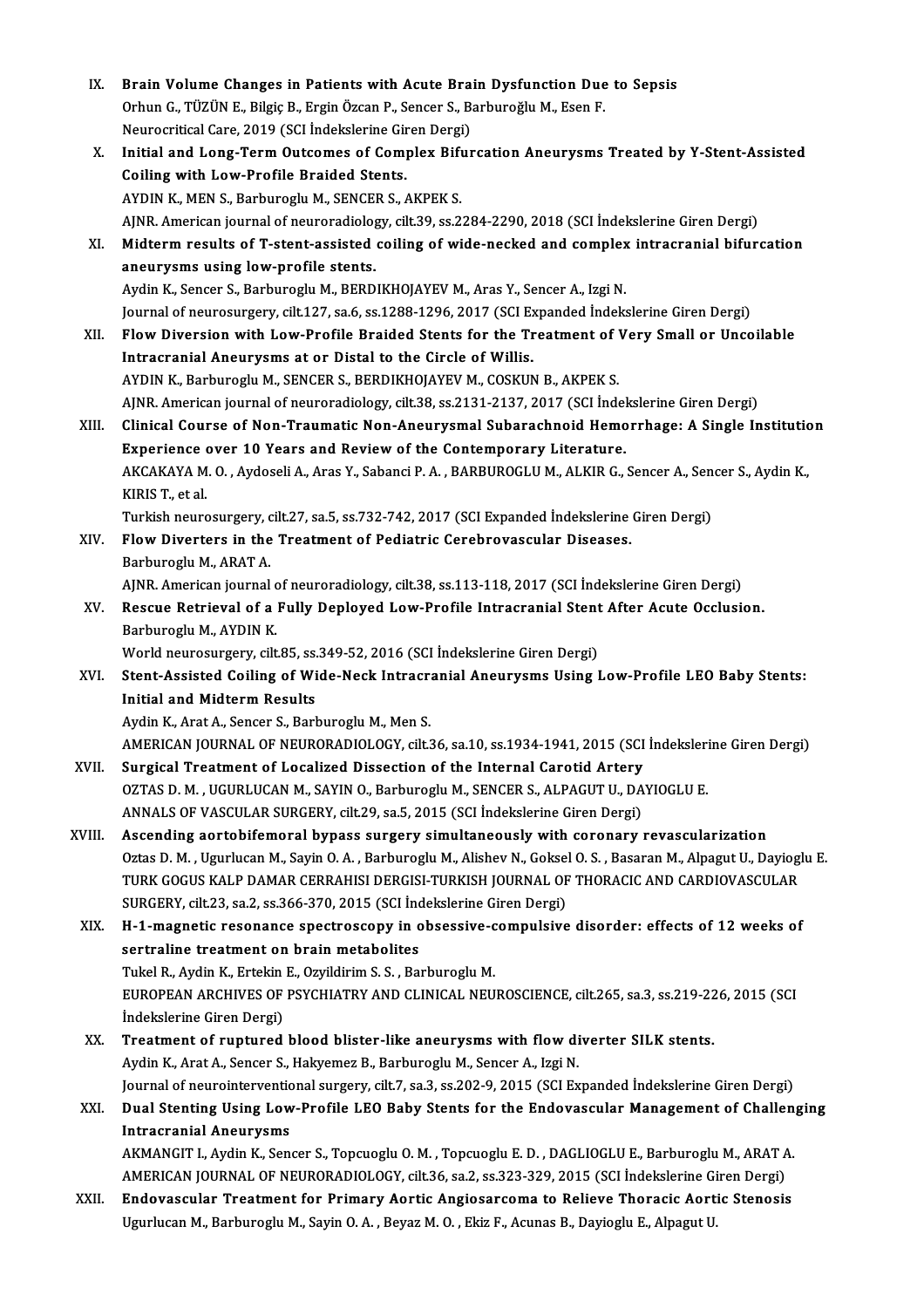# Diğer Dergilerde Yayınlanan Makaleler

- I. THE MOTION RANGE OF THE CONUS MEDULLARIS MOVEMENT WITH SERIAL MAGNETIC RESONANCE IMAGING IN SUPINE AND PRONE POSITIONS: RESULTS OF FOURTY HEALTHY SUBJECTS THE MOTION RANGE OF THE CONUS MEDULLARIS MOVEMENT WITH SERIAL MAGNETIC RESONANCE<br>IMAGING IN SUPINE AND PRONE POSITIONS: RESULTS OF FOURTY HEALTHY SUBJECTS<br>Gomleksiz C., Can H., Yaka U., Goker B., Aydoseli A., Barburoglu M. IM<br>Go<br>al. Gomleksiz C., Can H., Yaka U., Goker B., Aydoseli A., Barburoglu M., Sencer A., Ozgen U., Sencer S., Yorukoglu A. G.<br>al.<br>JOURNAL OF ISTANBUL FACULTY OF MEDICINE-ISTANBUL TIP FAKULTESI DERGISI, cilt.82, sa.1, ss.12-17, 2019 al.<br>JOURNAL OF ISTANBUL FACULTY OF MEDICINE-ISTANBUL TIP FAKULTESI DERGISI, cilt.82, sa.1, ss.12-17, 2019<br>(ESCI İndekslerine Giren Dergi) I . JOURNAL OF ISTANBUL FACULTY OF MEDICINE-ISTANBUL TIP FAKULTESI DERGISI, cilt.82, sa.1, ss.12-17, 20<br>(ESCI Indekslerine Giren Dergi)<br>II. Endovascular Stent Grafting for Aortic Arch Aneurysm in Aortoiliac Occlusive Disea
- (ESCI İndekslerine Giren Dergi)<br>Endovascular Stent Grafting for Aortic Arch Aneurysm in Aort<br>Aortic Arch Debranching and Aortobifemoral Reconstruction<br>OZTAS D.M. CANBAY G. ONAL Y. BEYAZM O. SAVIN O. BARBUROC Endovascular Stent Grafting for Aortic Arch Aneurysm in Aortoiliac Occlusive Disease following<br>Aortic Arch Debranching and Aortobifemoral Reconstruction<br>OZTAS D. M. , CANBAY C., ONAL Y., BEYAZ M. O. , SAYIN O., BARBUROGLU Aortic Arch Debran<br>OZTAS D. M., CANBA)<br>UGURLUCAN M., et al.<br>CASE BEDOPTS IN ME OZTAS D. M. , CANBAY C., ONAL Y., BEYAZ M. O. , SAYIN O., BARBUROGLU M., B<br>UGURLUCAN M., et al.<br>CASE REPORTS IN MEDICINE, cilt.2017, 2017 (ESCI İndekslerine Giren Dergi)<br>Lata Tuna 3h Endalaak with an Endurant Endagraft UGURLUCAN M., et al.<br>CASE REPORTS IN MEDICINE, cilt.2017, 2017 (ESCI İndekslerine Giren Dergi)<br>III. Late Type 3b Endoleak with an Endurant Endograft.
- CASE REPORTS IN MEDICINE, cilt.2017, 2017 (ESCI İndekslerine Giren Derg<br>Late Type 3b Endoleak with an Endurant Endograft.<br>Barburoglu M., ACUNAS B., ONAL Y., UGURLUCAN M., SAYIN O., ALPAGUT U.<br>Case reports in radiology, sil Case reports in radiology, cilt.2015, ss.783468, 2015 (Diğer Kurumların Hakemli Dergileri) Barburoglu M., ACUNAS B., ONAL Y., UGURLUCAN M., SAYIN O., ALPAGU<br>Case reports in radiology, cilt.2015, ss.783468, 2015 (Diğer Kurumlarır<br>IV. Intrapericardial Bronchogenic Cyst: An Unusual Clinical Entity<br>IICUBLUCAN M. SAY
- Case reports in radiology, cilt.2015, ss.783468, 2015 (Diğer Kurumların Hakemli Dergileri)<br>Intrapericardial Bronchogenic Cyst: An Unusual Clinical Entity<br>UGURLUCAN M., SAYIN O., FELTEN M., OZTAS D. M. , CAKIR M., Barburogl IV. Intrapericardial Bronchogenic Cyst: An Unusual Clinical Entity<br>UGURLUCAN M., SAYIN O., FELTEN M., OZTAS D. M., CAKIR M., Barburoglu M.<br>DAYIOGLU E.<br>CASE REPORTS IN MEDICINE, cilt.2014, 2014 (ESCI İndekslerine Giren Derg UGURLUCAN M., SAYIN O., FELTEN M., OZTAS D. M. , CAKIR M., Barburoglu M.,<br>DAYIOGLU E.<br>CASE REPORTS IN MEDICINE, cilt.2014, 2014 (ESCI İndekslerine Giren Dergi)<br>Spontanoous Superfisial Femoral Artary Beaudeanourysm in Bebea
- V. Spontaneous Superficial Femoral Artery Pseudoaneurysmin Behcet's Disease CASE REPORTS IN MEDICINE, cilt.2014, 2014 (ESCI İndekslerine Giren Dergi)<br>Spontaneous Superficial Femoral Artery Pseudoaneurysm in Behcet's Disease<br>Ugurlucan M., Sendil S., SAYIN Ö. A. , BARBUROĞLU M., Gok E., Turkyilmaz G S<sub>p</sub><br>U<sub>g</sub> Ugurlucan M., Sendil S., SAYIN Ö. A. , BARBUROĞLU M., Gok E., Turkyilmaz G., B<br>E.<br>CASE REPORTS IN MEDICINE, cilt.2014, 2014 (ESCI İndekslerine Giren Dergi)

CASE REPORTS IN MEDICINE, cilt.2014, 2014 (ESCI İndekslerine Giren Dergi)<br>Kitap & Kitap Bölümleri

- I. Kardiyak Hastalığı olan Çocukta Arteriyel İskemik İnmede Tedavi ve Proflaksi Yaklaşımı Tuna Deveci R., Sönmez B., Karaman S., Ünüvar A., Aydınlı N., Tuğcu D., Barburoğlu M., Karakaş Z. Kardiyak Hastalığı olan Çocukta Arteriyel İskemik İnmede Tedavi ve Proflaksi Yaklaşımı<br>Tuna Deveci R., Sönmez B., Karaman S., Ünüvar A., Aydınlı N., Tuğcu D., Barburoğlu M., Karakaş Z.<br>Çocuk Hematolojide Olgularla Tromboz, Tuna Deveci R., Sönmez I<br>Çocuk Hematolojide Olgu<br>İstanbul, ss.58-60, 2020<br>Ponian Povin Tümörle Cocuk Hematolojide Olgularla Tromboz, Namık Yaşar Öz<br>İstanbul, ss.58-60, 2020<br>II. Benign Beyin Tümörlerinin Radyolojik Özellikleri<br>PARRUROČLUM İstanbul, ss.58-60<br><mark>Benign Beyin Ti</mark><br>BARBUROĞLU M.<br>Türkiye Klinikleri
- 

Be<mark>nign Beyin Tümörlerinin Radyolojik Özellikleri</mark><br>BARBUROĞLU M.<br>Türkiye Klinikleri Radyasyon Onkolojisi - Özel Konular - BENİGN BEYİN TÜMÖRLERİNDE RADYASYON TEDAVİSİ ve<br>ETİK SORUNLAR Maral B. Editör Türkiye Klinikleri (Or BARBUROĞLU M.<br>Türkiye Klinikleri Radyasyon Onkolojisi - Özel Konular - BENİGN BEYİN TÜMÖRLERİNDE RADYASYON TEDAVİ<br>ETİK SORUNLAR, Meral R., Editör, Türkiye Klinikleri (Ortadoğu Reklam Tanıtım Yayıncılık Turizm Eğitim İnşaat ETİK SORUNLAR, Meral R., Editör, Türkiye Klinikleri (Ortadoğu Reklam Tanıtım Yayıncılık Turizm Eğitim İnşaat<br>Sanayi Ve Ticaret A.Ş.), İstanbul, ss.6-12, 2019

# Hakemli Kongre / Sempozyum Bildiri Kitaplarında Yer Alan Yayınlar

- akemli Kongre / Sempozyum Bildiri Kitaplarında Yer Alan Yayınlar<br>I. NADİR BİR OLGU : VON HİPPEL-LİNDAU TANILI HASTADA MULTİPL HEMANJİYOBLASTOMA SINIT RORGI C / SOMPORY UM BRU<br>NADİR BİR OLGU : VON HİPPEL-LİN<br>Cömert R. G. , Barburoğlu M., Karlı E. H. NADİR BİR OLGU : VON HİPPEL-LİNDAU TANILI HASTADA MULTİPL HEMANJİY<br>Cömert R. G. , Barburoğlu M., Karlı E. H.<br>40. Ulusal Radyoloji Kongresi, 5-10 Kasım 2019, Antalya, Türkiye, 5 - 10 Kasım 2019, ss.1<br>Sninal wasaular malform Cömert R. G. , Barburoğlu M., Karlı E. H.<br>40. Ulusal Radyoloji Kongresi, 5-10 Kasım 2019, Antalya, Türkiye, 5 - 10 Kasım 2019, ss.1<br>II. Spinal vascular malformations: a retrospective analysis of 32 cases
- Dölen D., Yıldız M., Barburoğlu M., Can H., Aydoseli A., Aras Y., Sabancı P. A., Sencer A., Sencer N. S. 2019 EANS Congress, Dublin, İrlanda, 24 Eylül 2019
- III. REVASCULARIZATION OF CAROTID STENOSIS WITH ENDOVASCULAR STENTS: RESULTS FROM A